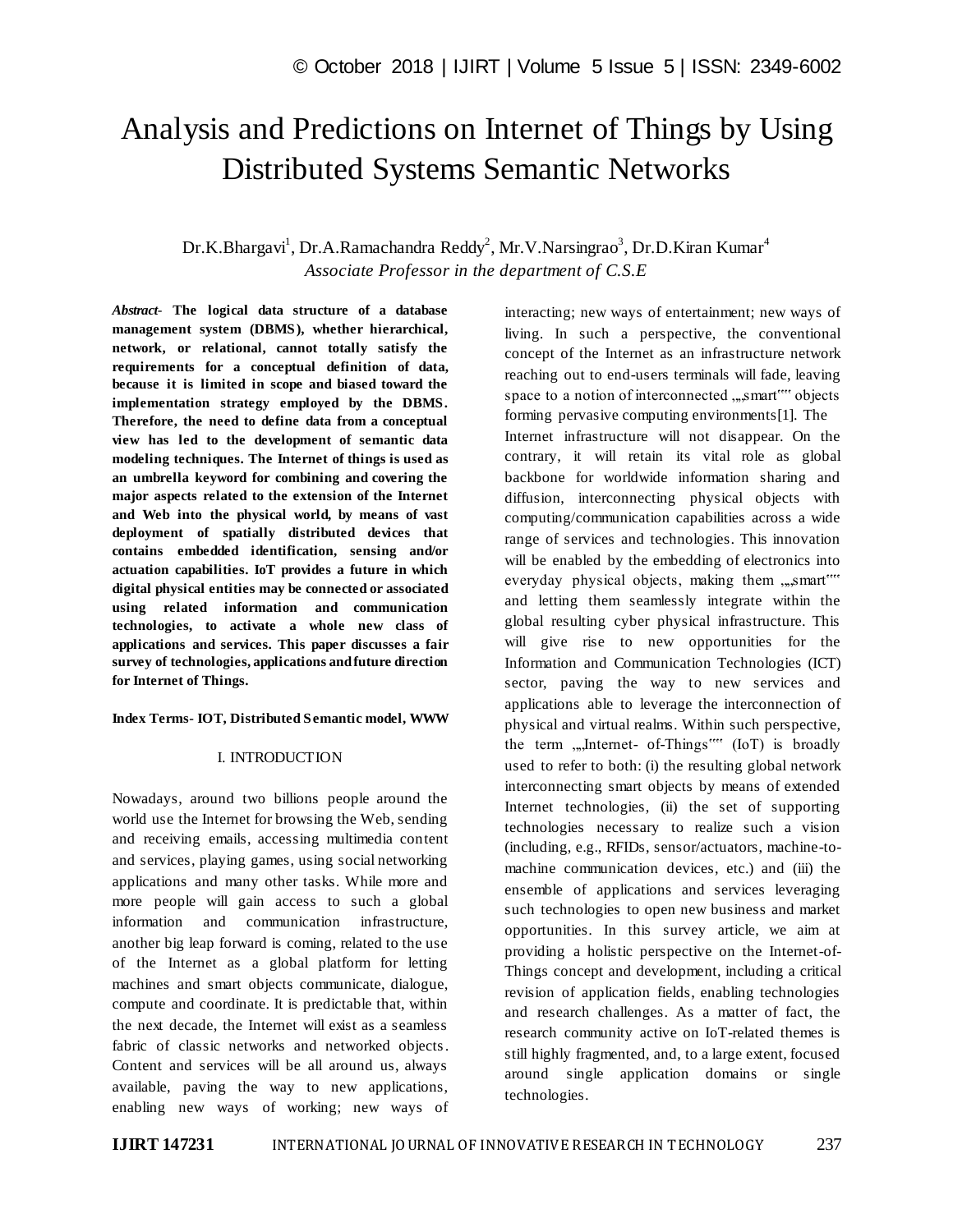We do believe that this fragmentation is potentially harmful for the development and successful adoption of IoT technologies. We therefore hope this survey can help in bridging existing communities, fostering cross- collaborations and ensuring that IoT-related challenges are tackled within a system-level perspective, ensuring that the research activities can then be turned into successful innovation and industry exploitation.



## II. ENABLING TECHNOLOGIES

Actualization of the IoT concept into the real world is possible through the integration of several enabling technologies. In this section we discuss the most relevant ones. Note that it is not our purpose to provide a comprehensive survey of each technology. Major aim is to provide a picture of the role they will likely play in the IoT. Interested readers will find references to technical publications for each specific technology.

## A. Communication Technologies

Radio Frequency Identification (RFID) is used for identifying the various object. This technology can uses radio waves to accomplish the communication among the data from an electronic device for the objective of identifying and also to substitute and sensing the location around.

QR (Quick Response Code) is the machine readable code. It contains the visual label that includes information about the things to which it is affixed. QR code normally categorized into four standardized encoding modes such as numeric, alpha numeric, byte binary to store the information about those things. A QR code can be fixed in any device or things consisting black segments ordered in a rectangle which can be read by a software. Smart phone acts as a QR code readers nowadays that can interpret the code and extract the information from it.

QR codes can also be used to track the things and find its locations.

There are several protocols are used for communications. In the IoT concept communication among the things are very important. Data are gathered and sent to a remote server then informed or indicating device content or the environment around it. Suppose if information is required sent back to devices with other information to motivate and taking various decisions. For this reason, communication protocols are used. Message Queue Telemetry Transport (MQT) This type of protocol employs on top of TCP. It is giving a reliable stream of data, it can be controlled with it.Extensible messaging and presence protocol (XMPP) this type of protocol is used for connecting devices to people. Instead of D2S protocol XMPP is used mainly it uses for consumer oriented IoT applications. Data distribution service is an end to end type of protocol. It connects device to device for communication. It performs over network that can be chosen which information goes where exactly. Advanced message queuing protocol uses several server based functions. It can provides a link to web users. Other protocols are REST, API, IPV6 and MIPV6.[5]

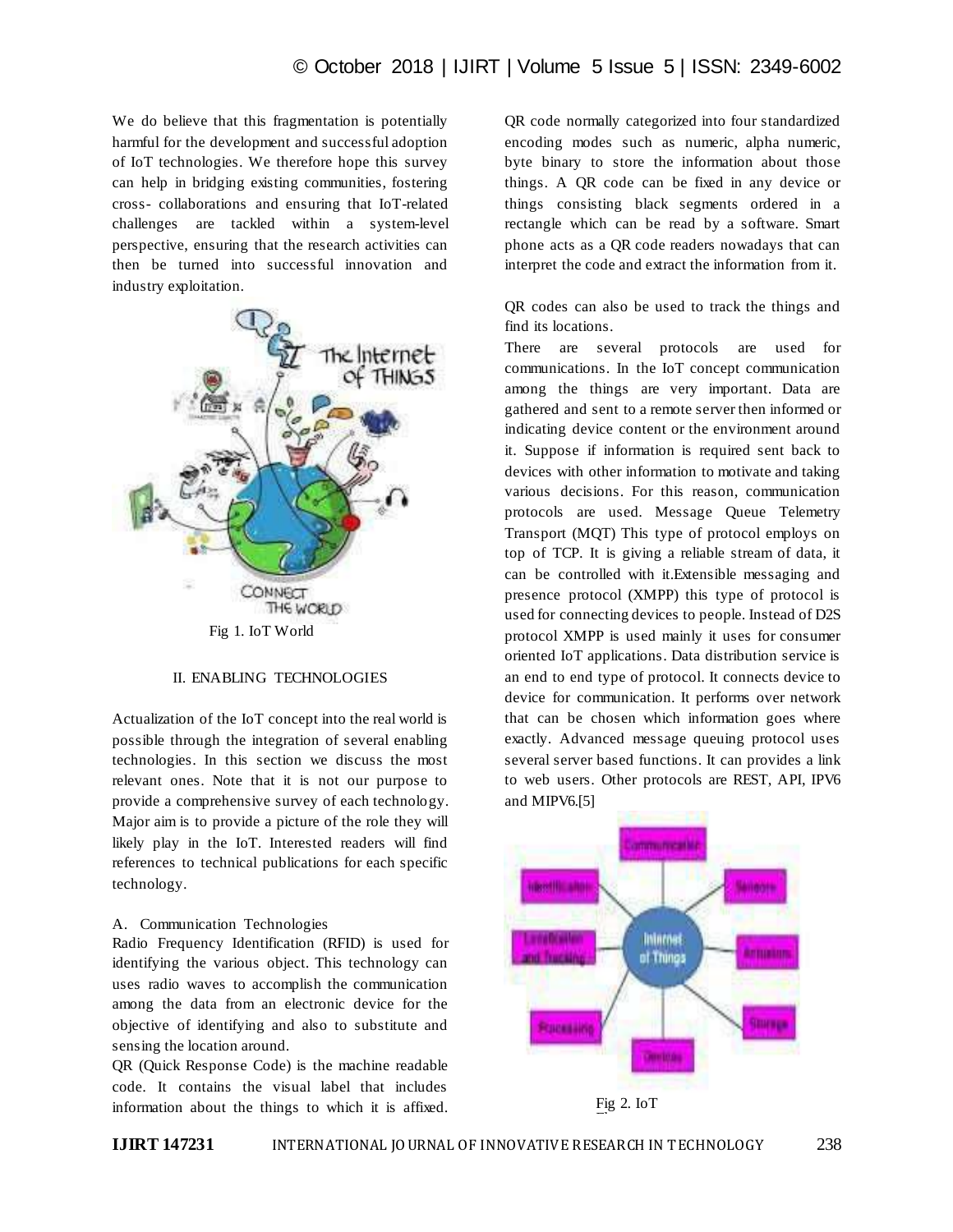

Fig 3. TCP/IP STACK and IP Smart Objects Protocols Stack

## B. Middleware

Middleware for IoT provides the connection or join between the heterogeneous domain of application and heterogeneous interfaces. Middleware for IoT is needed for several reasons. Difficult to define and enforce a common standard among all the diverse. To ensure that services are accessible via APIs. APIs provides the following benefits Device Registration Exposing devices as APIs and Applying API management to manage device API. The functional components of the IoT middleware has Interoperation, content detection, Device discovery and management, security and privacy, managing data volumes. Interoperation is used to sharing information and also using diverse communication interfaces. This can be classified into three categories such as network, syntactic and semantics. It contains TCP/IP for presentation and application. Interoperation performs various functionalities such as actuation, aggregation, detection. Context detection provides the context is responsible for acting an entity like person, place or object. Smart environment must need the context aware for several actions [2].

Device discovery management is used to managing and detecting the neighboring device for storing the data or information .Device ontology is used for storing the data. Security and privacy are answered for confidentiality, non -reputation, authenticity. It can be implemented in two broad ways (i) Enabling higher layer to communicate by high level peer communication in a abstract way (ii)Authentication

of new peer is dealing with the secure topology management. Managing Data volumes is main integral status of IoT. It can managing the trillions of objects and hundreds of Exabyte. Here collecting, filtering, storing and extracting queried data from the database from the information sharing module.



Fig 4. Basic Middleware in IoT SOA Based Architecture for IoT Middleware

It is the part of middleware application which contains Service Composition, Service Management, Object Abstraction.

## Service Composition

It is SOA based applications which provides many functionalities that is single service which is given by the networked objects that can build the specific applications. Creation and the managing services are expressed in terms of business workflow.

## Service Management

Here three services are discussed. Object dynamic discovery, Status Monitoring and Service Configuring. During the runtime remote display service is enabled for satisfying the need of applications.

## Object Abstraction

It is capable of connecting the different devices. It includes two sub layer they are interface and the communication layer. Interface layer is used to managing the all incoming and out coming messaging operations. Communication layer is translating into set of device specific commands[4].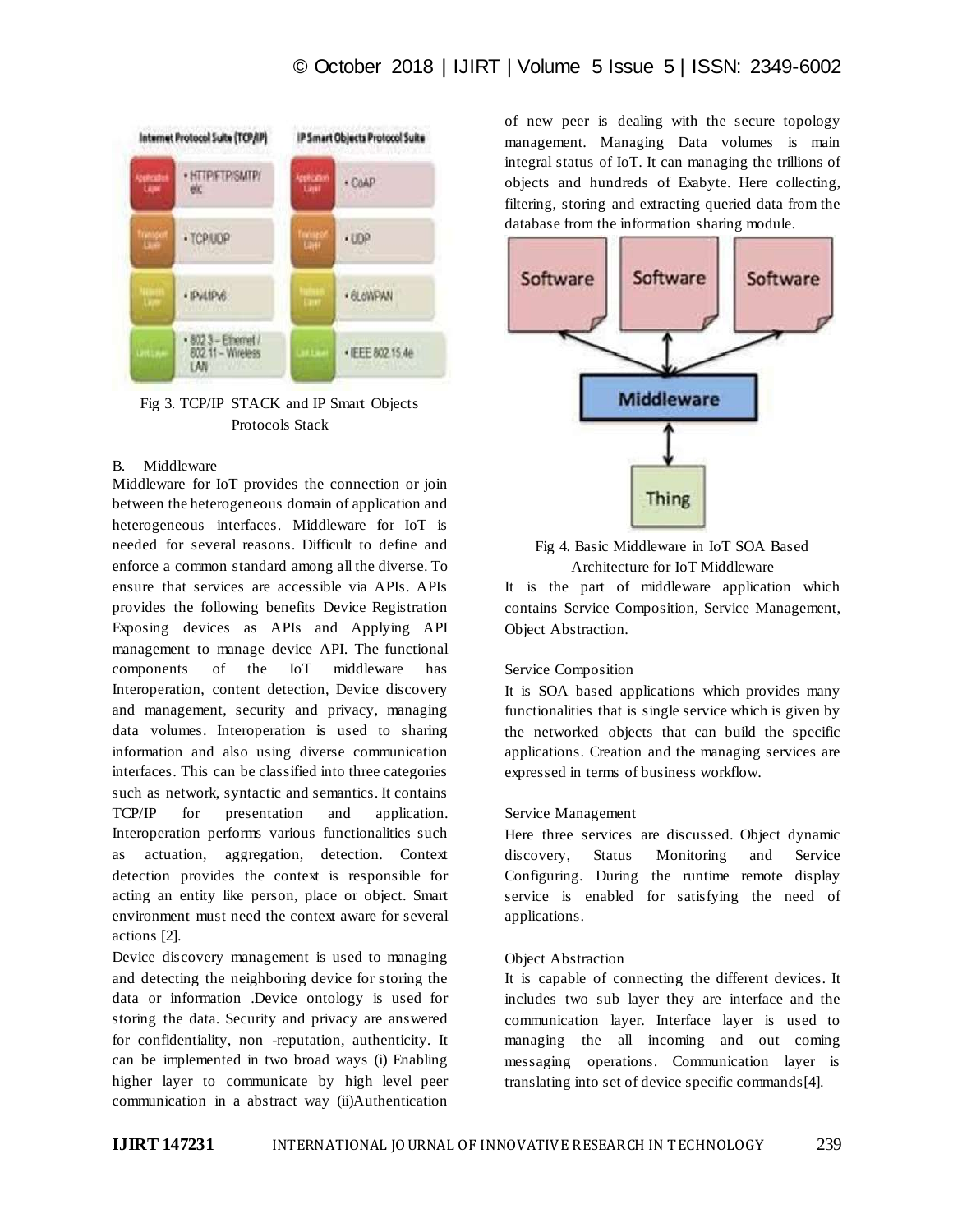

Fig 5. SOA Based IoT Middleware

## III. IOT APPLICATIONS

Huge number of applications are built using IoT concepts. Because many of the domains and environments needs the little improvements to their levels.

These can be classified into the following domains:

- Telecommunication industry
- Medical and Healthcare industry
- Logistics and supply chain management
- Aerospace and aviation industry
- Automotive industry
- Transportation industry

# C. Telecommunication Industry

Merging of telecommunication technologies and create new services in the IoT. Some of the examples are GSM, Bluetooth, WLAN, WFC, GPS, Multi hop networks and various sensor networks with Sim card technology. IoT in the telecommunication industry improves the robustness of communication channels and networks. The smart phones contains the NFC readers which transmit the data to the centralized server.

## D. Medical and Healthcare Industry

Most of the IoT applications are included in

the medical sector. RFID sensor has ability to monitoring the medical parameters and drug delivery. Advantage of this technologies are prevent and monitoring the disease and diagnosing and taking actions for preventing the diseases. It can save the patients medical records in emergency situations, mainly for diabetes, cancer, coronary heart diseases people.

E. Logistics and Supply Chain Management It uses the IoT concepts and operations.

RFID equipped used items and smart shelves are tracking the items in real time. Exchanging the RFID data can use the logistics and supply chain management and environmental issues are tracked. Smart building functionalities can provides the commercial building functions.

## F. Aerospace and Aviation Industry

Improving safety and security of product

elements by identifying the process and elements. Suspected unapproved parts are not confirm the quality constraints.

## G. Automotive Industry

Various applications in the automotive industry includes the smart things to monitors and report the parameters such as pressure, vehicle conditions to other vehicles. Dedicated short range communication (DSRC) is used to achieving the bit rates. Vehicle to vehicle and vehicle to infrastructure will be fully integrated in the IoT infrastructure.

## H. Transportation Industry

IoT technologies provides the many functions such as managing passenger luggage in airports, much more efficient in packing containers because the containers can automatically weighing themselves. Traffic jams are controlled through cellphone by deployment of intelligent transport systems. It was also increase the security.

## IV. TECHNOLOGIES IN IOT



Fig 6. IoT Applications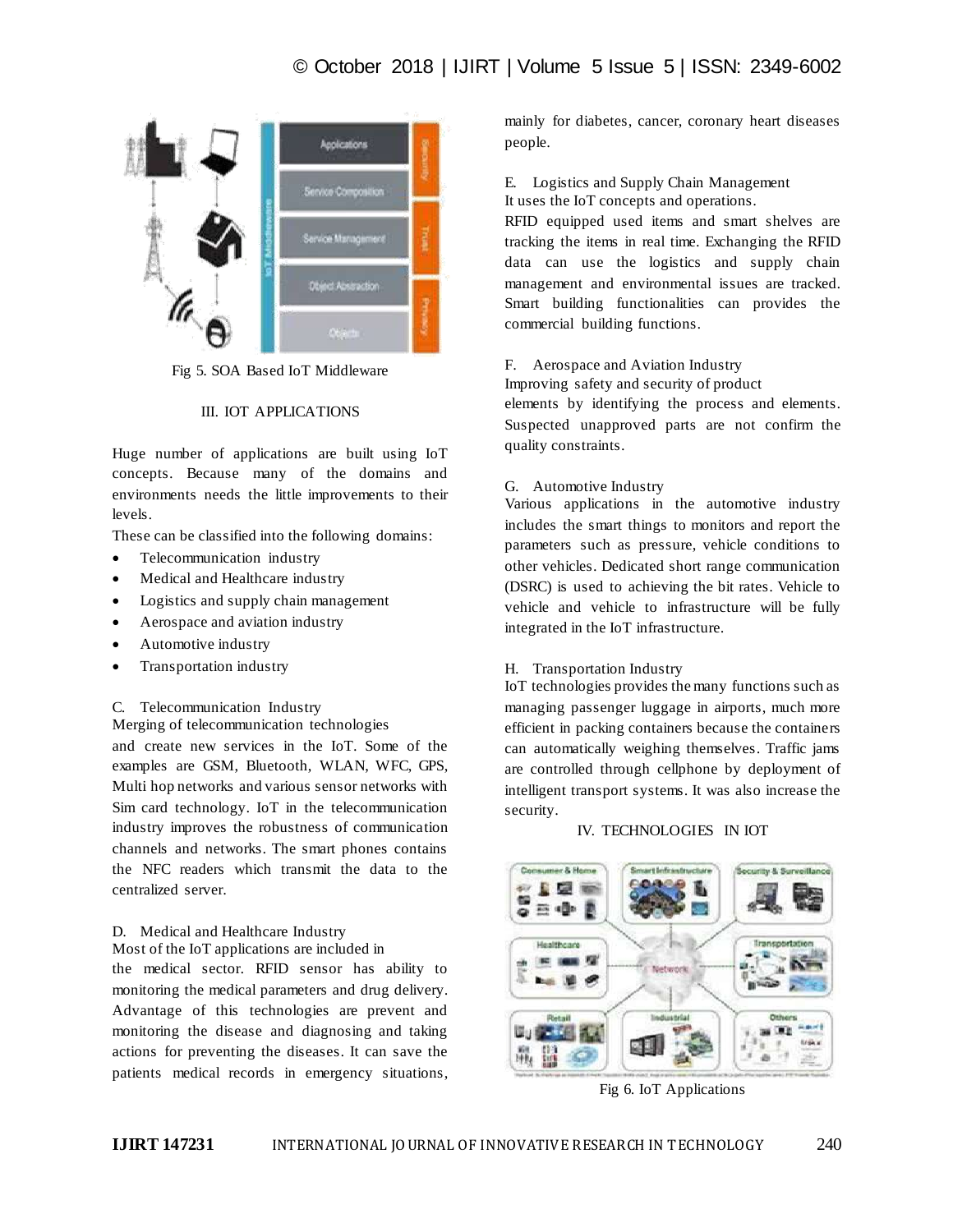In the network and service infrastructures, IoT is described an incredible evaluation. This approach is used for various purposes and each application is built on its proprietary IOT technologies and infrastructure. This can be divided into several phases they are (i) Collection phase (ii) Transmission phase (iii) Process, management and utilization phase each phases has different functions, protocols and interacting or communicating technologies.

## (i) Collection phase:

This phase is used for collecting the physical objects which are presented in the physical environment. It gives the procedures for sensing the physical environment and gathering real time physical data or objects such as RFID and sensors which provides identification of physical objects and physical parameters also. IEEE802.15 and Bluetooth are used for data collecting in the physical environment. In the RFID, two tags are used, they are passive and Active tags passive tags are used to transmit the data, they are very small and inexpensive and long life also but it provides limitation capacity. Own equipped power supply transmission between the tags and readers take place in four different frequencies. Low, High, Ultra high and higher.

## (ii) Transmission phase:

It contains several mechanisms to produce the collected data to different applications and servers. Network gateways and heterogeneous technologies for addressing and routing. In wired technology transmission can be using Ethernet IEEE 802.3 from 10mbps to 1000GBPS over twisted, coppers, coaxial cables. The main advantages of this wired technology is robust and reliable. In wireless technology transmission can take over the Wi-Fi family which operates in different frequency bands. IoT mostly implemented in the wireless technology because it gives more efficient scare networks in cellular technology.

(iii) Processing, managing and utilization phase It combines with processing and analyzing for flows of information and forwarding data to application and services and giving feedback to the final control applications. It should hiding the hardware, software data, technologies and communications protocols in heterogeneity platform and also service oriented architecture can be used in this concept. As SOA approach applications are running on static computers, it requires adaptive to various context. Normally SOA can be deployed on three layers. Each layer participating for different functionalities in the IoT [3].



Fig 7. Different technologies

## V. FUTURE DIRECTIONS IN THE IOT

So far we discussed about the IoT enabling technologies, applications and features of IoT applications. These are very useful for industries and other perspectives. In this section we will discuss about the other important paradigms such as social networks and context aware computing.

There are three main stages involved in the social networks into the IoT. First step exploits human with network relationships to share the resources. Finally objects can communicate by different protocols and communication paradigm. For example sense share is used to gathering the data by smart things. It exploits the data sharing.

## VI. CONTEXT AWARE COMPUTING

Context awareness may manage the huge amount of data or Big Data. It is used to characterizing the situation of an entity. It is also used to implementation of services by service discovery mechanisms. IoT services and data are running the dynamic environment, so the objects are presented in the IoT may be appear or disappear at any time. To this survey aims to avoid the interruption and to provide the security of IoT data using security algorithms to reduce the security threats in the network.